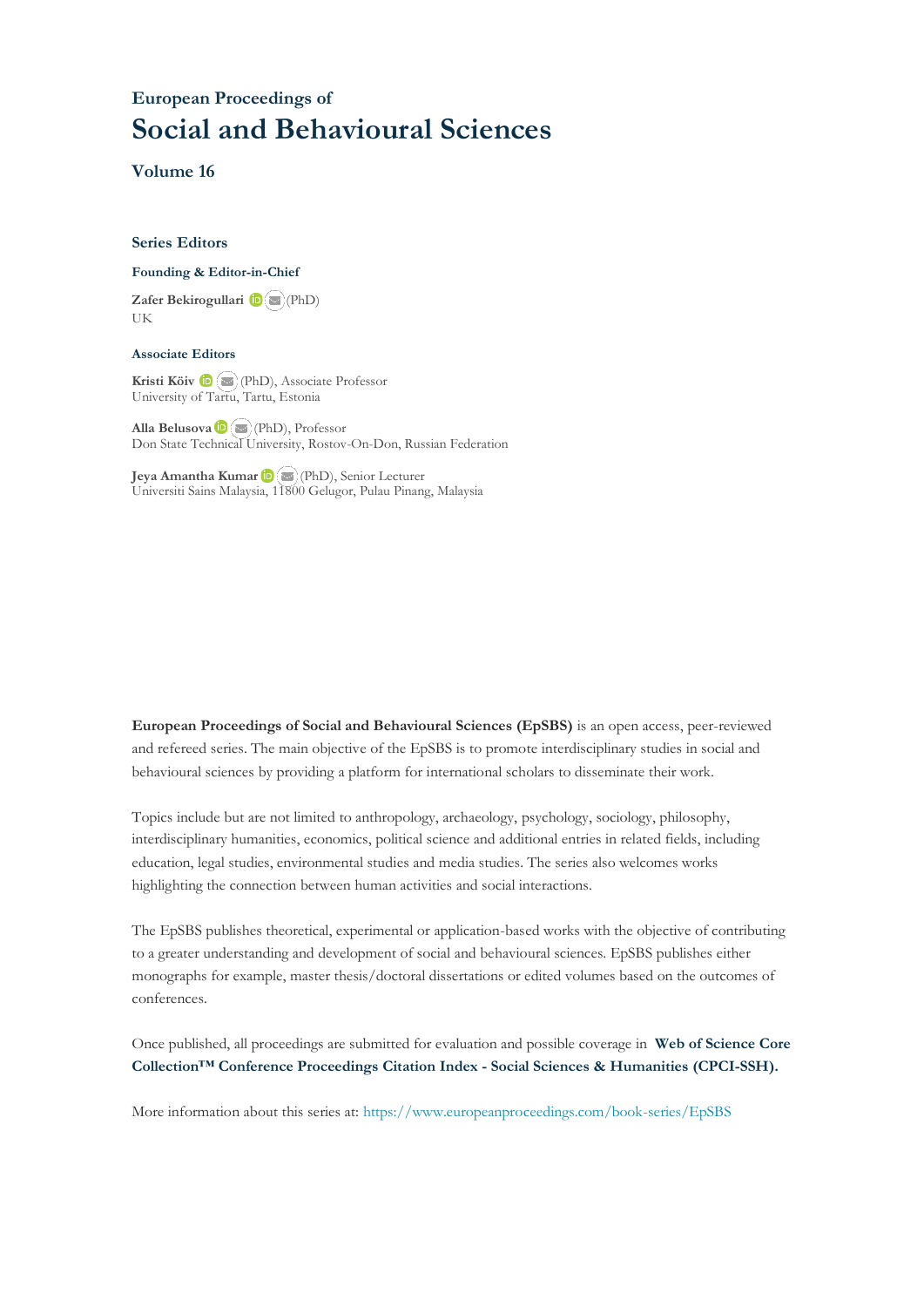# ICEEPSY 2016: EDUCATION AND EDUCATIONAL PSYCHOLOGY

Selected, peer-reviewed papers from the

7<sup>th</sup> International Conference on Education and Educational Psychology Conference (ICEEPSY 2016), 11-15 October 2016, Rhodes, Greece

Edited by:

ZaferBekirogullari **in**, Melis Y. Minas **in**, Roslind X. Thambusamy in

Editor(s) Affiliation(s):

**Zafer Bekirogullari**  CPsychol, AFBPsS ([Britis](mailto:zafer.bekirogullari@cyprus.bau.edu.tr)h Psychological Society), UK Bahçeşehir Cyprus University, Cyprus

**Melis Y. Minas** Istanbul Arel University, Turkey

**Roslind X. Thambusamy**  INTI International College Subang Jaya, Selangor, Malaysia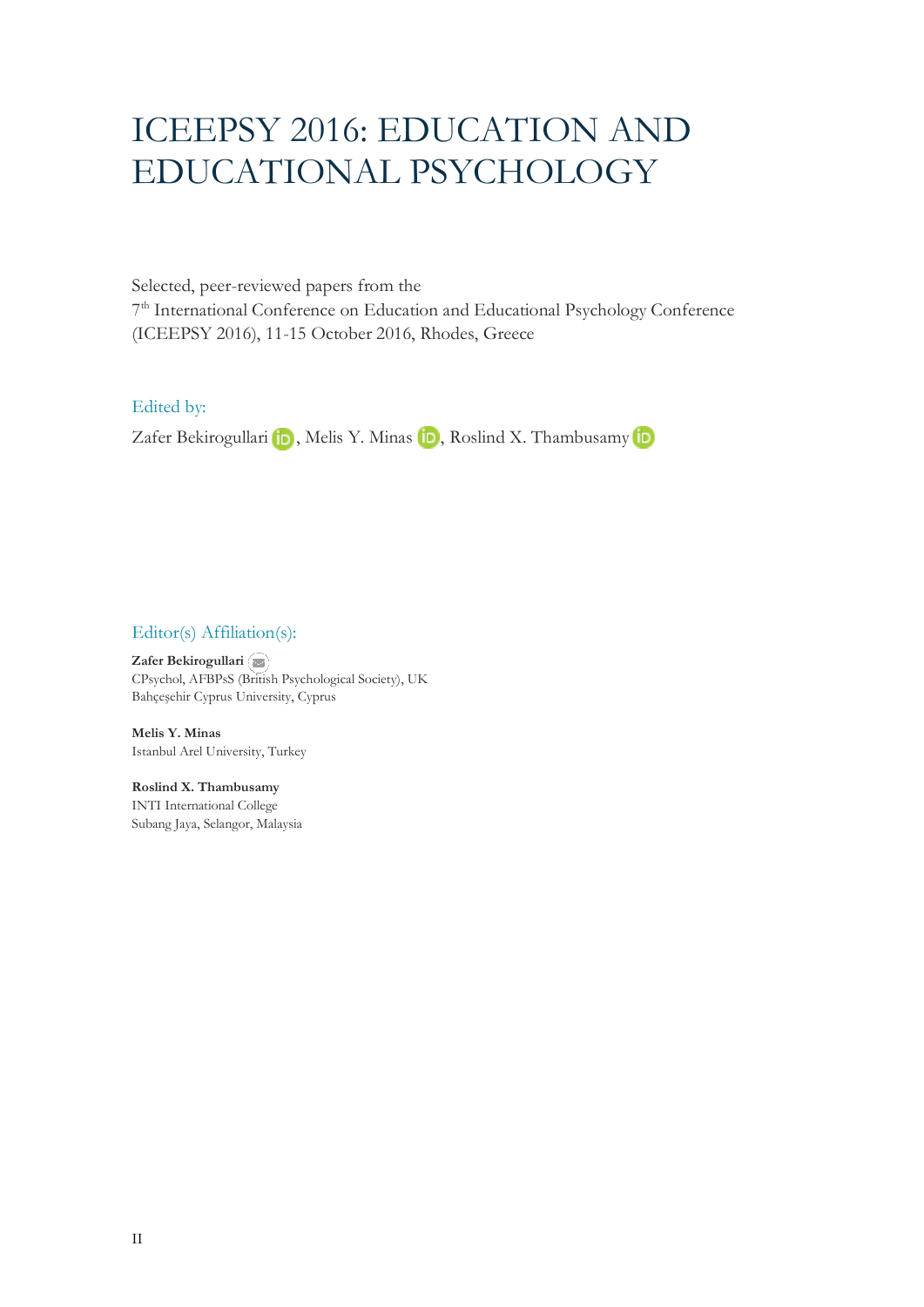

ISSN: 2357-1330 (online).

European Proceedings of Social and Behavioural Sciences

ISBN: 978-1-80296-015-0 (e-book)

ICEEPSY 2016: EDUCATION AND EDUCATIONAL PSYCHOLOGY

[https://doi.org/10.15405/epsbs\(2357-1330\).2016.11](https://doi.org/10.15405/epsbs(2357-1330).2016.11)

 $\bigodot_{BV} \bigodot_{NC} \bigodot_{ND}$ © The Editor(s) and The Author(s) 2016. This is an open access book distributed under the Creative Commons CC License BY-NC-ND 4.0. Unported License, permitting all non-commercial use, distribution, and reproduction in any medium, provided the original work is properly cited.

This book is published by the registered company Future Academy which is registered under the ISO London Limited.

The registered company address is: 293 Green Lanes, Palmers Green, London, United Kingdom, N13 4XS Reg. Number: 9219513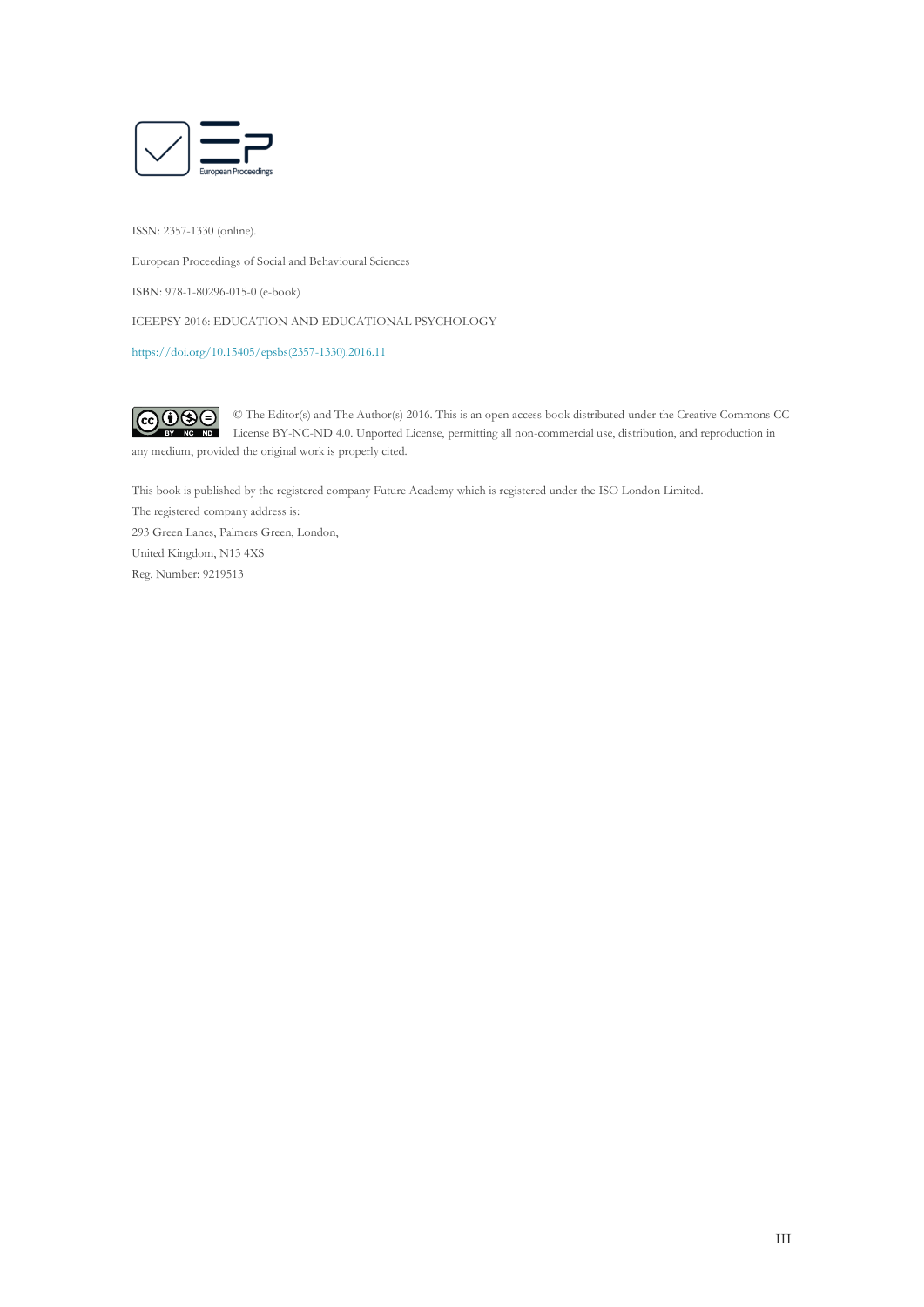## **Preface**

We are pleased to present the proceedings containing selected, peer-reviewed papers from the 7<sup>th</sup> International Conference on Education and Educational Psychology (ICEEPSY 2016).

The aim of the ICEEPSY 2016 was to provide a platform for academics, professionals and other stakeholders working in the field of Education and Educational Psychology to present their latest works to an international audience of their peers. ICEEPSY 2016 featured presentations by renowned and skilled researchers and international scholars working in the field of educational and educational psychology. This conference brought together students, teachers, researchers, practitioners, and psychologists who are keen in sharing their latest research in education, educational psychology, educational ecosystems, arts education and special education, with a special focus on.

A detailed conference programme covering presentations, keynote speeches and workshops of ICEEPSY 2018 is available at: [https://www.academics.institute/conference/ICEEPSY/2016.](https://www.academics.institute/conference/ICEEPSY/2016) 

We would like to express our sincere gratitude to all the keynote speakers, participating presenters, International Scientific Committee and reviewers, and my organizing committee for helping to make the ICEEPSY 2016 a great success.

18 October, 2016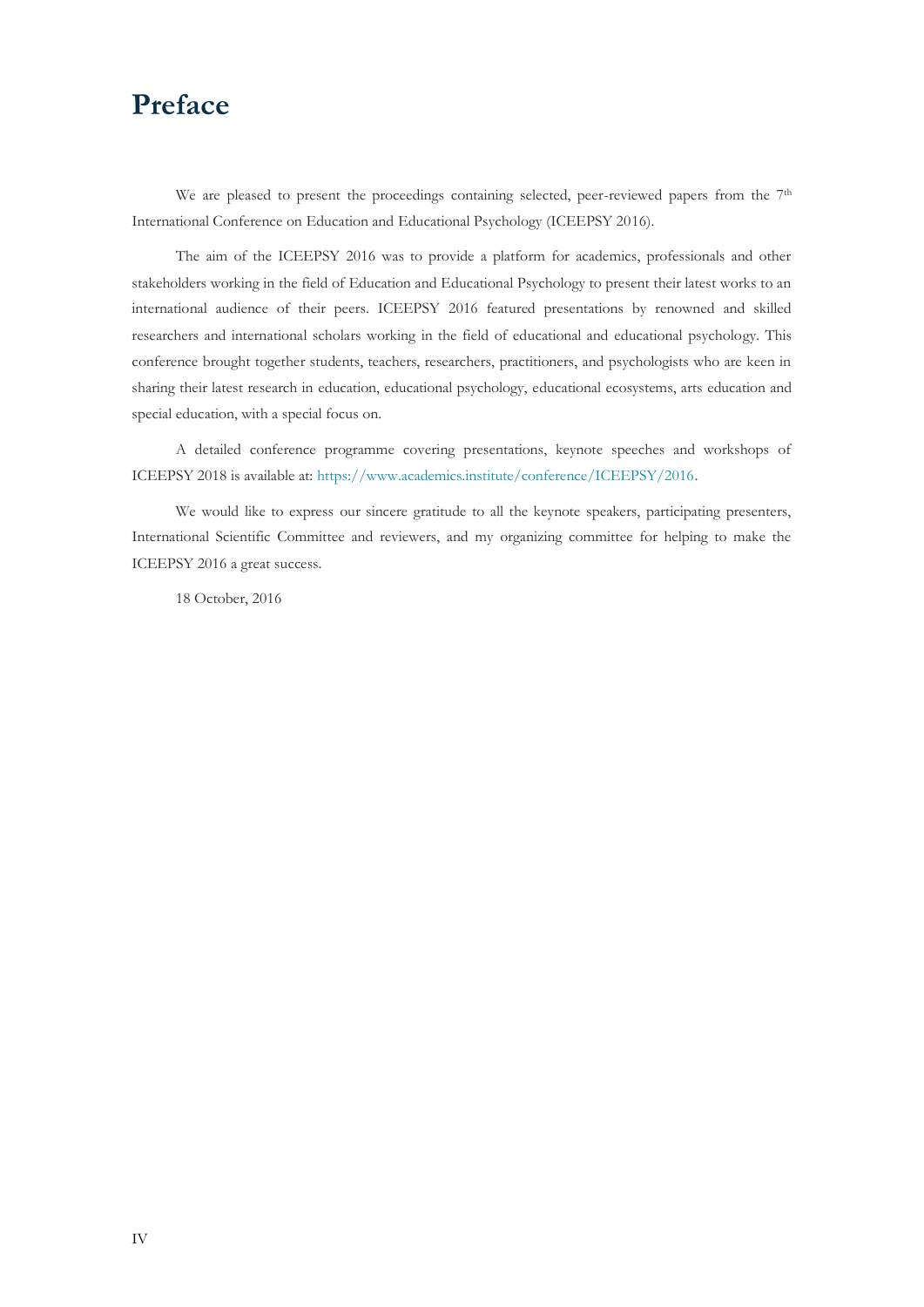### **Chair**

### **Pavlo Kanellakis, Co-Chair, ICEEPSY 2016**

*HCPC Registered Clinical, Counselling, Health, Sport and Exercise Psychologist, United Kingdom, Association for Psychological Therapies (APT), Couples SIG*

> **Kirsti Lonka, Prof. Dr, Co-Chair, ICEEPSY 2016** *University of Helsinki, Finland*

**Anne Margaret Smith, Dr., Co-Chair, ICEEPSY 2016** *ELT well, United Kingdom*

### **International Scientific/Editorial Committee Members**

- **· Anita Welch, Professor, Wayne State** University, US
- **Ann-Katrin Swärd, Associate Professor,** University of Gothenburg, Sweden
- **· Heikki Ruismaki, Ph.D., Helsinki** University, Finland
- **Inkeri Ruokenen, Professor, Helsinki** University, Finland
- **Emmert, LL.M.Eur., Professor** Dr., Technical University Georg Simon Ohm Nuremberg, Germany
- Jan Kalenda, Ph.D., Tomas Bata University, Czech Republic
- Tatiana Nikolaevna Bokova, Ph.D., Professor, Moscow City University, Russia
- **Independent Maria Stec, Ph.D, Professor, University** of Silesia, Poland
- Olga Aleksandrovna Ivanova, Teaching Assistant, Moscow City University, Russia
- **EXTERN FRISTIE KÖNCH** Associate Professor, University of Tartu, Tartu, Estonia
- Muhamad Nur Fariduddin, Ph.D., Senior Lecturer, University Teknologi MARA (UiTM), Malaysia
- **EXECUTE:** Michel Hogenes, Professor, The Hague University, The Netherlands
- Jeya Amantha Kumar, Ph.D., Senior Lecturer, Universiti Sains Malaysia, Pulau Pinang, Malaysia
- Gungah Vikramsing, Ph.D. Candidate, Lecturer, Curtin University, Mauritius
- **EXECUTE:** Yasmeen Bano, Ph.D. Candidate University Tun Hussien Onn Malaysia
- Michala Mikolášíková, Ph.D. Student University of Hradec Králové, Czech Republic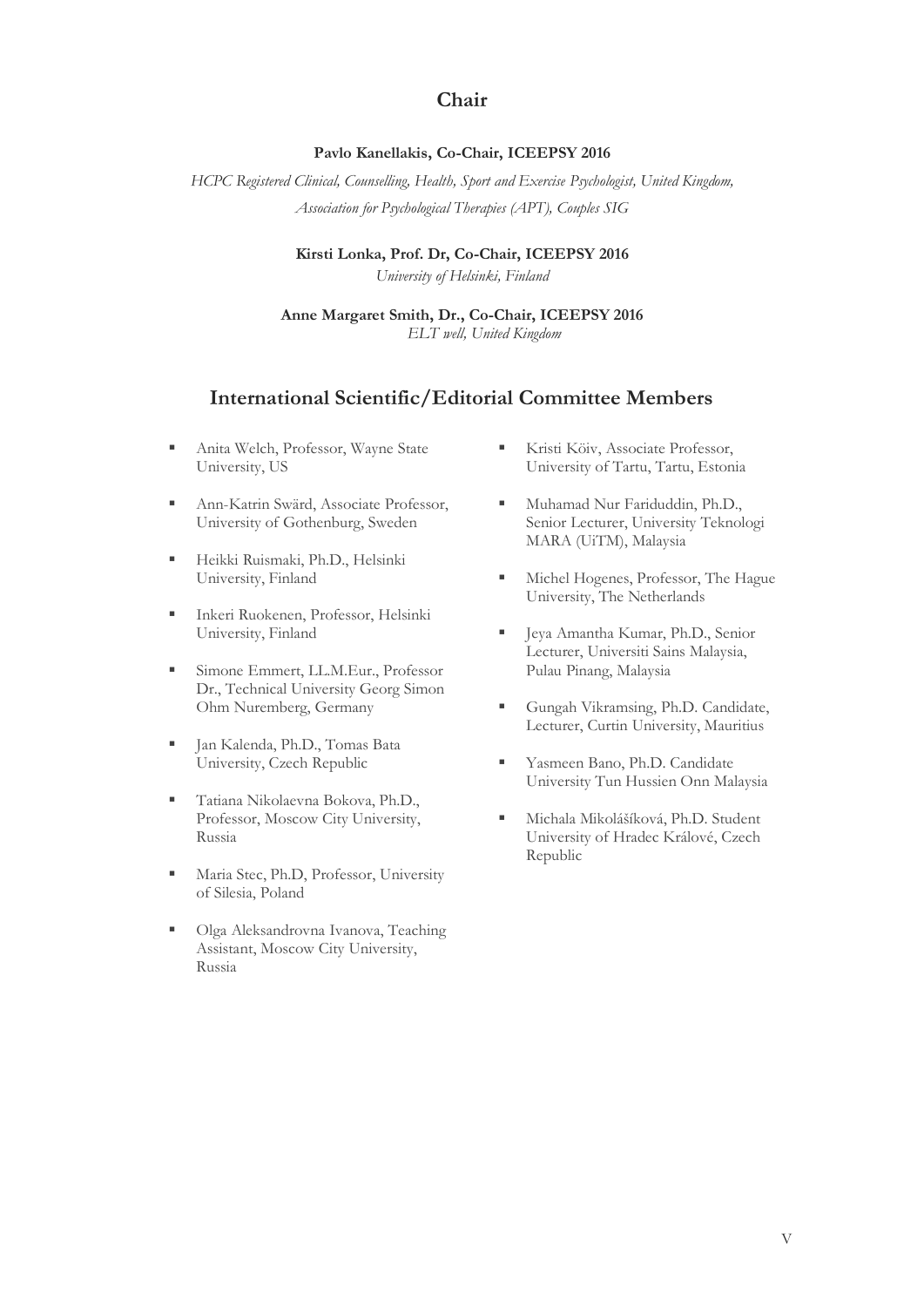# **Table of Contents**

Title: Making Small Achievements: A Step by Step Motivating Approach in L2 Learning *Pages 1-6* Author(s): **Zohreh Molaee**

Title: Sources of Information about Dietary Fibre: A Cross-Country Survey *Pages 7-17* Author(s): Manuela Ferreira, **Raquel P. F. Guiné,** João Duarte, Paula Correia, Marcela Leal, Ivana Rumbak

Title: Determinants of psycho-emotional postpartum changes: the effects of self-esteem *Pages 18-26* Author(s): **Manuela Ferreira**, Catarina Coelho, Bruno Batista, João Duarte, Claudia Chavesa

Title: Attachment styles among a sample of Estonian adult male offenders *Pages 27-35* Author(s): **Kristi Kõiv**

Title: Teens and Sex: Are they ready? *Pages 36-43* Author(s): **Wilailak Ounjit (Laila)** 

Title: Traditional Toys and Student Motivation and Commitment in Technological Education *Pages 44-54* Author(s): **Ana Paula Cardoso,** Luísa Correia, Paula Rodrigues, Sara Felizardo, Ana Lopes

Title: Leadership and Pedagogical Interaction as Predictors of Learning Outcomes in Physical Education *Pages 55-64* Author(s): Pedro Trigo Araújo, **Ana Paula Cardoso,** Susana Fidalgo

Title: Meditation and Procrastination *Pages 65-72* Author(s): **Miriam Thye**, Katharina Mosen, Ulrich Weger, Diethard Tauschel

Title: Factors Influencing Job Satisfaction of Estonian Primary School Teachers *Pages 73-83* Author(s): **Merike Kaseorg**, Krista Uibu

Title: Attitudes of Czech University Students to a Healthy Lifestyle *Pages 84-95* Author(s): **Marie Chrásková**, Jana Kvintová

Title: A Comparison of Mindsets and Goal Orientations Using Number Line Estimation Software *Pages 96-112* Author(s): **Kristin Villanueva**

Title: A Corpus Based Investigation of Academic Emotions in Foreign Language Learning Environment *Pages 113-121* Author(s): **Betül Bal Gezegin**, Melike Baş

Title: Developing Drama Teachers' Body Awareness and Holistic Interactions Using Theatre Based Methods *Pages 122-131* Author(s): **Tapio Toivanen**, Miia Kaasinen

Title: Language Effectiveness in print media advertisements of Multi-national Fast Food chains *Pages 132-139* Author(s): **Ameena Zafar**

Title: Who are those healthy behaved? The analysis of the relationship between personality and health-related behavior *Pages 140-148* Author(s): **Jana Marie Havigerová**, Jaroslava Dosedlová, Iva Burešová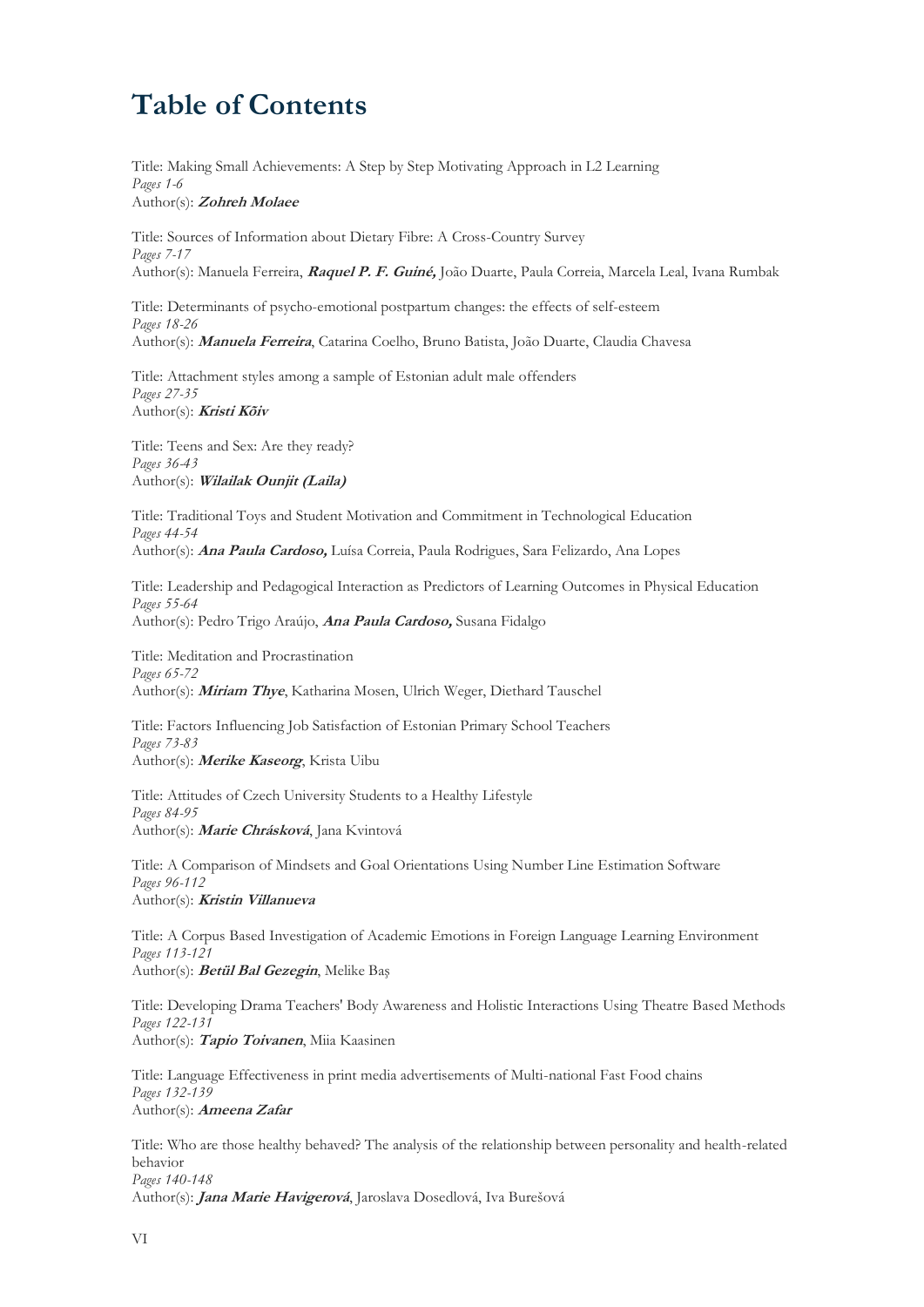Title: Audiovisual Method, Psycholinguistics and Sociocultural Approaches in Teaching Chinese *Pages 149-156* Author(s): **Svetlana Korovina**, Anna Pushkina, Lyudmila Krivoshlykova

Title: Poster – A Form of Communication for Doctoral Students Pages *157-166* Author(s): **Anezka Lengalova**

Title: Research Management Competencies: Croatian Academics' Perspective *Pages 167-178* Author(s): **Marko Turk**, Nena Rončević, Jasminka Ledić

Title: Undergraduate Social Education Student's Perspectives about the Profession *Pages 179-188* Author(s): **Esperança Jales Ribeiro,** Sara Alexandre Felizardo, Emília Martins, Rosina Fernandes, Maria João Amant<sup>e</sup> , Leandra Cordeiro

Title: Students' and Professors' Perception of Occurrence and Disturbance of Disruptive Classroom Behaviors *Pages 189-202* Author(s): **Irena Miljkovic Krecar**, Maja Kolega, Vicko Krampus

Title: Analysis of the Graduate Employability at the Labour Market *Pages 203-215* Author(s): **Petra Hlaváčková**, Josef Lenoch, David Březina

Title: Student's Perceptions of the Community Impact of Social Education Degree Internship *Pages 216-223*

Author(s): **Esperança Jales Ribeiro**, Emília Martins, Maria João Amante, Sara Alexandre Felizardo, Rosina Fernandes, Lia Araújo

Title: Supervisors' experiences with e-portfolio in pre-service teacher education *Pages 224-228* Author(s): **Ali Leijen**, Pihel Hunt, Gerli Silm, Liina Malva

Title: Factors that Affect Occupational Choice for Future Teachers in Estonia *Pages 229-239* Author(s): **Inge Timoštšuk**, Aino Ugaste, Lea Kallas

Title: Coping strategies preferred by adolescents when managing stress in sport − pilot study *Pages 240-254* Author(s): **Iva Burešová**, Tereza Demlová, Kateřina Bartošová

Title: Crisis Management and Education in Health *Pages 255-261* Author(s): Irena Švarcov, **Šárka Hošková-Mayerová**, Josef Navrátil

Title: Children´s Concepts of How the Digestive System Works *Pages 262-269* Author(s): **Adriana Wiegerová**, Hana Navrátilová, Andrea Dalajková

Title: Student's Perceptions on the Personal Impact of a Social Education Degree Internship *Pages 270-277*

Author(s): **Esperança Jales Ribeiro**, Maria João Amante, Emília Martins, Sara Alexandre Felizardo, Rosina Fernandes, Paula Xavier

Title: Students' Involvement in School and Parental Support: Contributions to the Socio-Educational Intervention

*Pages 278-287*

Author(s): **Sara Alexandre Felizardo**, Diana Cantarinha, Ana Berta Alves, Esperança Jales Ribeiro, Maria João Amante

Title: Health behavior in the context of perceived social support in late adolescence *Pages 288-301* Author(s): **Iva Burešová**, Markéta Cahová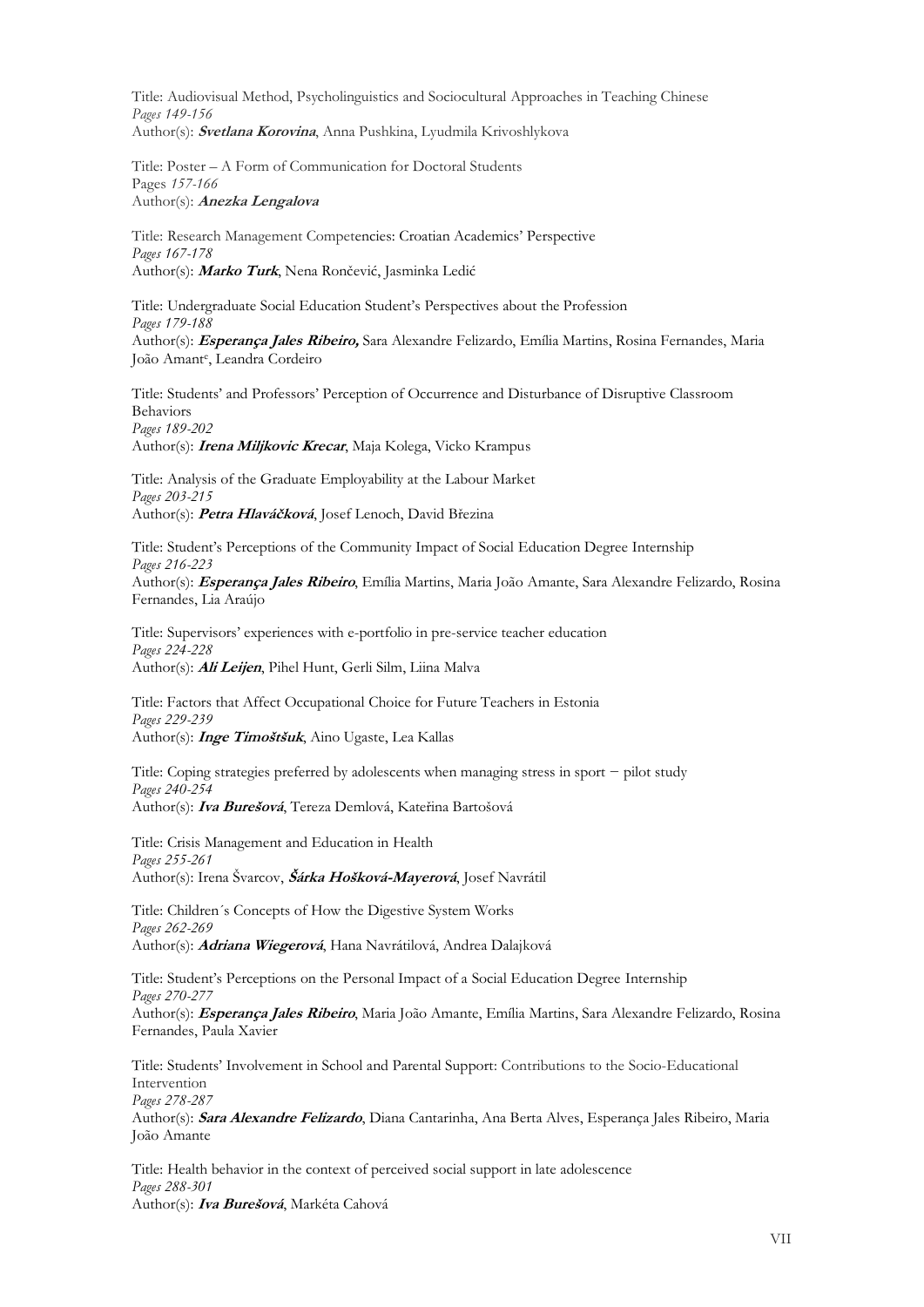Title: Comparative Study of Knowledge and Attitudes of Secondary Students on Water Issues *Pages 302-310* Author(s): **Nezam Tzaberis**, Angeliki Tzaberi

Title: Non-technical Skills in Undergraduate Nursing Education: Consideration for a Training Course Development *Pages 311-319*

Author(s): **S. Pires**, S. Monteiro, A. Pereira, D. Chaló, E. Melo, A. Rodrigues

Title: Applications of Experiential Learning in Science Education Non-Formal Contexts *Pages 320-326* Author(s): **Gabriel Gorghiu,** Elena Ancuța Santi

Title: Are Philosophical Methods Suitable Instruments in Education? *Pages 327-332* Author(s): **Pompiliu Alexandru**, Gabriel Gorghiu

Title: Analysis of Accessibility of the Electronic Graphic Elements and Other Focal Areas in Tertiary Education Pages *333-342* Author(s): **Vojtech Regec**

Title: Effective Teaching Practice: Peer Tutoring in Education for Active Citizenship *Pages 343-355* Author(s): **Olga Bombardelli**

Title: Attitudes of Educational Professionals to the Implementation of Support Measures in the Context of Inclusive Education *Pages 356-365* Author(s): **Jan Michalík**

Title: Teachers´ Attitude Towards Errors *Pages 366-370* Author(s): **Adéla Antlová**, Štefan Chudý, Danping Peng

Title: Can mastery of Teacher Competences Determine Student Teachers' Readiness for the Job? *Pages 371-383* Author(s): **Zulaikha Mohamed**, Martin Valcke, Bram De Wever

Title: Organization of Teacher-Student Interaction by Means of a Situation Centre *Pages 384-390* Author(s): Tatyana Gnitetskaya, **Elena Ivanova,** Natalya Kovalchuk, Yuliya Shutko, Valentina Teslenko

Title: Does Enhancing Visual Perception in Mild Intellectually Disabled Children transfer to other skills? *Pages 391-402* Author(s): Ahmed Teleb, **Wessam Mohamed,** Thomas Elbert

Title: Comparison of Different Unidimensional-CAT Algorithms Measuring Students' Language Abilities: Post-hoc Simulation Study *Pages 403-416*

Author(s): **Burhanettin Özdemir**

Title: Pakistani University Students' Perception Regarding Pragmatics *Pages 417-426* Author(s): **Ghazala Kausar**

Title: Examine the Factor That Influence Training Reaction, And Its Consequence On Employee *Pages 427-435* Author(s): **Abdul Rahim Zumrah**, Muhammad Yusuf Khalid, Kalsom Ali, Ahmad Najaa' Mokhtar

Title: Positive Expectations – Optimism and Hope in Models *Pages 436-447* Author(s): **Jaroslava Dosedlová**, Martin Jelínek, Helena Klimusová, Iva Burešová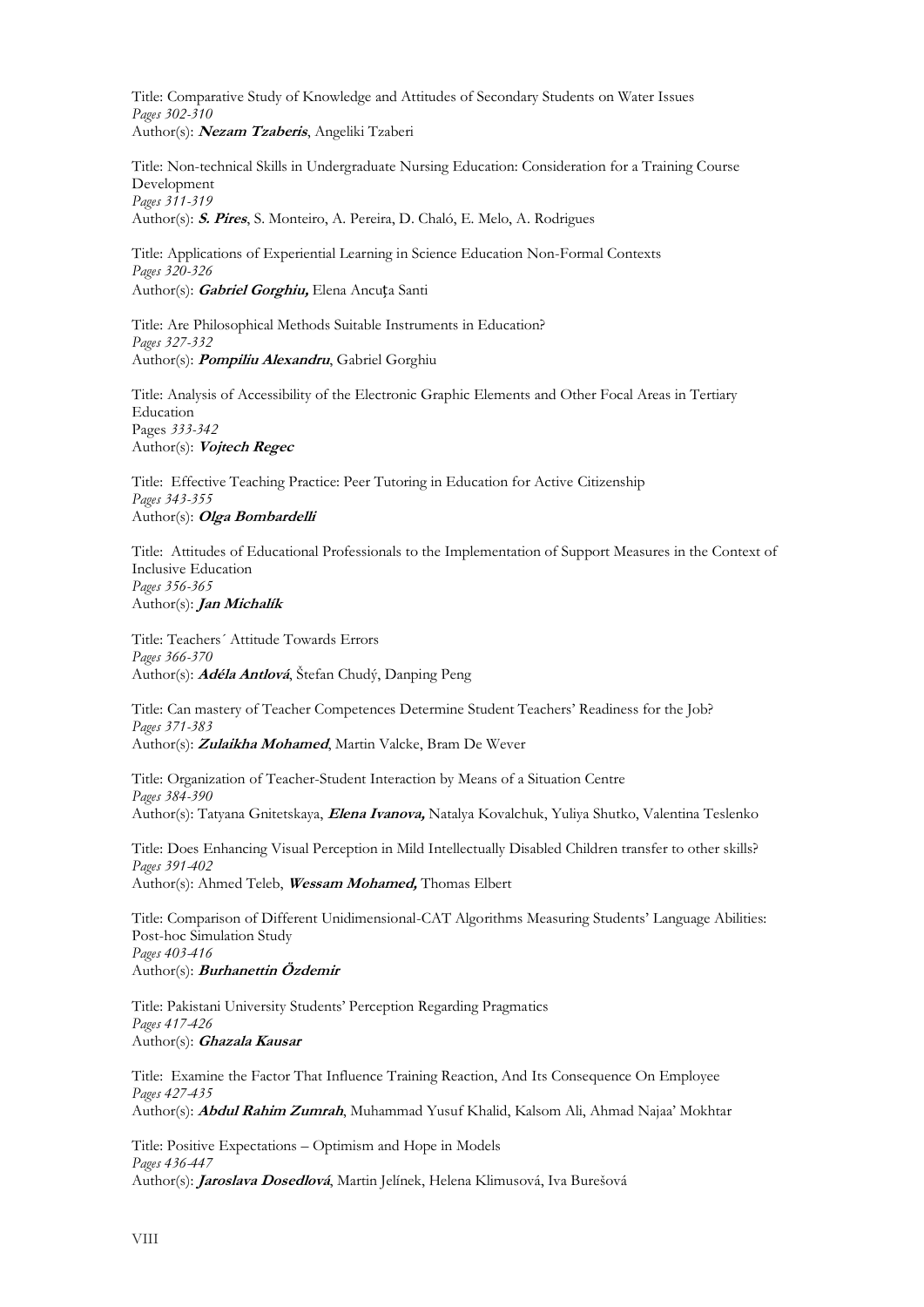Title: Support of Social Relationships in Children's Groups by means of Physical Activities *Pages 448-457* Author(s): **Viktor Pacholík**, Martina Nedělová

Title: Relationship Between On-Campus Student Engagement and Student Ownership of the Institution *Pages 458-469*

Author(s): **Syed Akif Hasan**, Muhammad Imtiaz Subhani

Title: The Students' Perceptions and Attitudes to Teaching Profession, the Case of Estonia *Pages 470-481* Author(s): **Katrin Saks**, Reet Soosaar, Helen Ilves

Title: Leadership and Mediation in Risk Contexts: New Actors and Models of Intervention *Pages 482-489* Author(s): **Mariana Dias**, Lia Pappamikail, Maria João Carvalho

Title: Teachers' Self-Reports of Active Teaching Methods: The Relationship of Age and Subject *Pages 490-501* Author(s): **Anne-Mai Näkk**, Inge Timoštšuk

Title: Emotional Skills and Promoting School Success in the 3rd Cycle: Students Perception *Pages 502-511* Author(s): Sofia Campos, Manuela Ferreir<sup>a</sup>, Ana Paula Cardoso, João Duarte, Sara Felizardo, *Claudia* **Chaves**

Title: Comparison of Social Skills between Students in Ordinary and Talented Schools *Pages 512-521* Author(s): **Minoo Daraee**, Keyvan Salehi, Maryam Fakhr

Title: Education for Entrepreneurship in Teacher´s Education – The report of an experience *Pages 522-532* Author(s): **Cristina Maria Gonçalves Pereira**

Title: Possible Applications of Judicial Precedent and Legal Consuetude in The Regulation Of Labor **Disputes** *Pages 533-542*

Author(s): **Abaideldinov Tleukhabyl**, Askarova Aliya, Suleimenova Saule

Title: The use of psychoactive substances and adolescents' school performance *Pages 543-551* Author(s): Leonor Pestan, Joao Duarte, **Emilia Coutinho,** Claudia Chaves, Odete Amaral, Paula Nelas

Title: Educational-technology based activities for development of algorithmic thinking and programming skills *Pages 552-557*

Author(s): **Daniel Tocháček**, Jakub Lapeš, Jaroslav Novák

Title: The Impact of the First Foreign Language on Another Foreign Language *Pages 558-565* Author(s): **Vera Tauchmanova**

Title: Understanding Pre-Service Teachers´ Approaches to Preschool Education. Findings in the Czech Republic *Pages 566-573* Author(s): **Peter Gavora**, Adriana Wiegerová

Title: The Makeover: A Leadership Development Training Intervention in Higher Education *Pages 574-583* Author(s): **Asia Zulfqar**, Martin Valcke, Geert Devos

Title: Implementing Responsible Research and Innovation in Science Lessons - Challenges and Benefits *Pages 584-591* Author(s): **Laura Monica Gorghiu**, Mihai Bizoi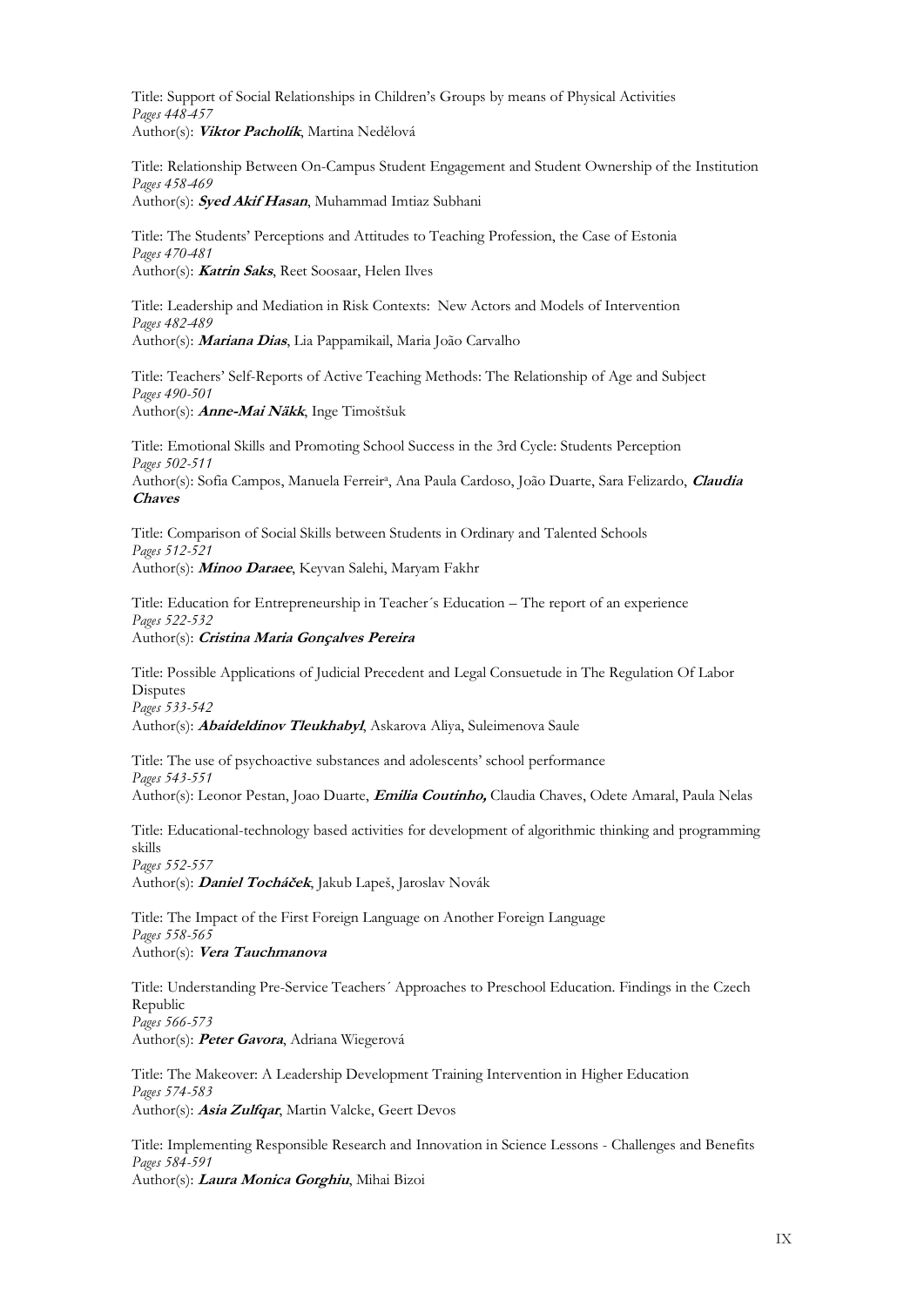Title: Class Leaders in Physics Lessons' Management *Pages 592-597* Author(s): **Tatyana Gnitetskaya**, Pavel Gnitetskiy, Elena Ivanova, Natalya Kovalchuk, Yuliya Shutko

Title: Association of Optimism and Health-Related Behavior with Mental Health in Czech Adolescents *Pages 598-605* Author(s): **Helena Klimusová**, Iva Burešová, Jaroslava Dosedlová, Martin Jelínek

Title: Computer Games – Preferred Way of Using ICT by Grammar School Students *Pages 606-616* Author(s): **Miroslav Chráska**

Title: Relation the lifestyle and subjective well-being in nursing students *Pages 617-623* Author(s): **Claudia Chaves**, Joao Duarte, Sofia Campos, Maria Conceiçao Martins, Manuela Ferreira, Emilia Coutinho

Title: A Study on the Development of Teacher Training Programme for Maker Education *Pages 624-630* Author(s): **Seong-Eun Hyeon**, Seungyun Lee, Hyoung Jun Kim

Title: Proprioception and Self-Awareness For Psychophysical Integration *Pages 631-638* Author(s): **Giulia Lucchesi**

Title: Development of the Indicators and Instrument to Evaluate the Effectiveness of the Professional Nurse Training Project: An Application of Kirkpatrick's Model and Theory-Based Evaluation Approaches *Pages 639-645*

Author(s): **Suthep Thuraphun**, Sompong Panhoon, Phongthep Jiraro, Suwimon Wongwanich

Title: Music as an intercultural medium of foreign language teaching *Pages 646-662* Author(s): **Petra Besedova**

Title: Decisional Procrastination: The Role of Courage, Media Multitasking and Planning Fallacy *Pages 663-675* Author(s): **Jeremy Kristanto,** Juneman Abraham

Title: The Importance of Didactic Computer Games in the Acquisition of New Knowledge *Pages 676-688* Author(s): **Veronika Stoffová**

Title: Problem Solving Design for Emotional Intelligence Training of Middle Managers *Pages 689-694* Author(s): **Natalya Khon**, Alla Kim, Zhanerke Aidossova

Title: Action Research in Taiwan: Development and Inclusion of Feminist Principles in Counselor Training *Pages 695-704* Author(s): **Paoling Yeh**

Title: The Formation of Sensual Synesthesia Abilities in Contemporary Art Education *Pages 705-713* Author(s): **Margarita Gudova,** Irina Lisovetc, Elena Tapilina

Title: The Effects of Teamwork on Competency Building in Manufacturing–PBL (Project-based Learning) *Pages 714-724*

Author(s): **Hiroshi Takeshita**, Norikatsu Fujita, and Hiroyuki Yamaguchi

Title: Morality and ethical acting in Higher Education Students *Pages 725-734* Author(s): **Madalena Cunha**, Jéssica Figueiredo, Joana Breia, João Pina Sónia Almeidaa, Tiago Oliveira

Title: Are Future Mathematics Teachers Ready for the Profession? A Pilot Study in the Spanish Framework *Pages 735-745*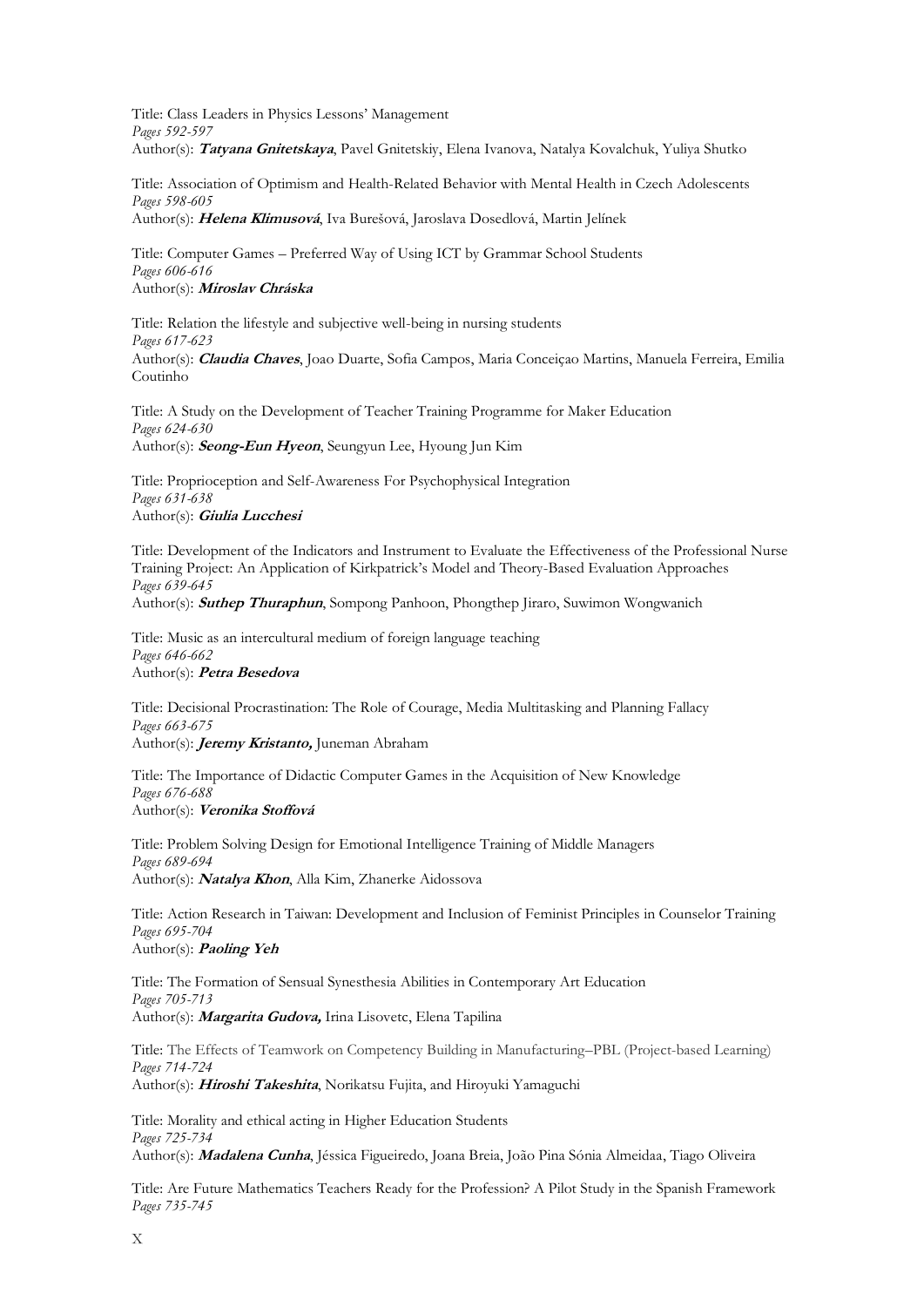Author(s): **Laura Muñiz-Rodríguez**, Pedro Alonso, Luis J. Rodríguez-Muñiz, Martin Valcke Title: Stress Vulnerability: Implications For Teacher Well-Being And Satisfaction *Pages 746-757* Author(s): **Conceição Martins**, Laudenice Bispo, Sofia Campos, Teresa Moreira Rosa Martinsa, Marco Vieira

Title: The Development of Didactic Competence of Pre-service Mathematics Teachers Through Teaching Practice at School *Pages 758-774* Author(s): **Nijolė Cibulskaitė**

Title: "Learning How to Learn" – Which Learning Techniques Really Foster Contemporary Academic Learning? *Pages 775-779* Author(s): **Miriam Thye**, Désirée Ritzka, Rose Link, Diethard Tauschel

Title: Measurement of Rubrical Essay-based Test Using Rasch Model *Pages 780-787* Author(s): **Mohd Nor Mamat**, Siti Fatahiyah Mahamood

Title: Errors as a Part of Teaching of Foreign Languages *Pages 788-797* Author(s): **Jana Ondrakova**

Title: Emotion Regulation and Life Satisfaction in University Students: Gender Differences *Pages 798-809* Author(s): **Maryam Esmaeilinasab**, Alireza Andami Khoshk, Amirhossein Makhmali

Title: Art Appreciation: Ability, Development and Components Relating *Pages 810-816* Author(s): **Vyacheslav O. Popov,** Natalya N. Khon, Delwyn L. Harnisch

Title: Capacity For Reflection As A Predictor Of Children's Readiness For Elementary School *Pages 817-827*

Author(s): **Milica Tošić-Radev**, Aleksandra Stojilković, Tatjana Stefanović-Stanojević, Snežana Vidanović, Vesna Andjelković

Title: Development of Entrepreneurship Education in Estonian Universities: Case of University of Tartu *Pages 828-837* Author(s): **Mervi Raudsaar,** Merike Kaseorg

Title: Assessment Scale For Trainee Self-concept In The Portuguese Navy: Psychometric Properties *Pages 838-848* Author(s): **Ana Frade**, Feliciano H. Veiga

Title: Education and Training in Crisis Management *Pages 849-856* Author(s): **Šárka Hošková-Mayerová**

Title: Problems, challenges, trends and prospects for Special Education for talented children *Pages 857-861* Author(s): **Esther Antequera-Manotas**, Omar Cortés-Peña

Title: Creating a Platform for Teacher Mentors: A Project on Teachers´ Professional Development in Zlín Region in the Czech Republic *Pages 862-869* Author(s): **Hana Navrátilová**, Anežka Lengálová

Title: Attitude toward School and Learning and Academic Achievement of Adolescents *Pages 870-876* Author(s): **Marcela Verešová**, Dana Malá

Title: Academic Self – Efficacy, Heteronomous and Autonomous Evaluation of Academic Achievement of Adolescents